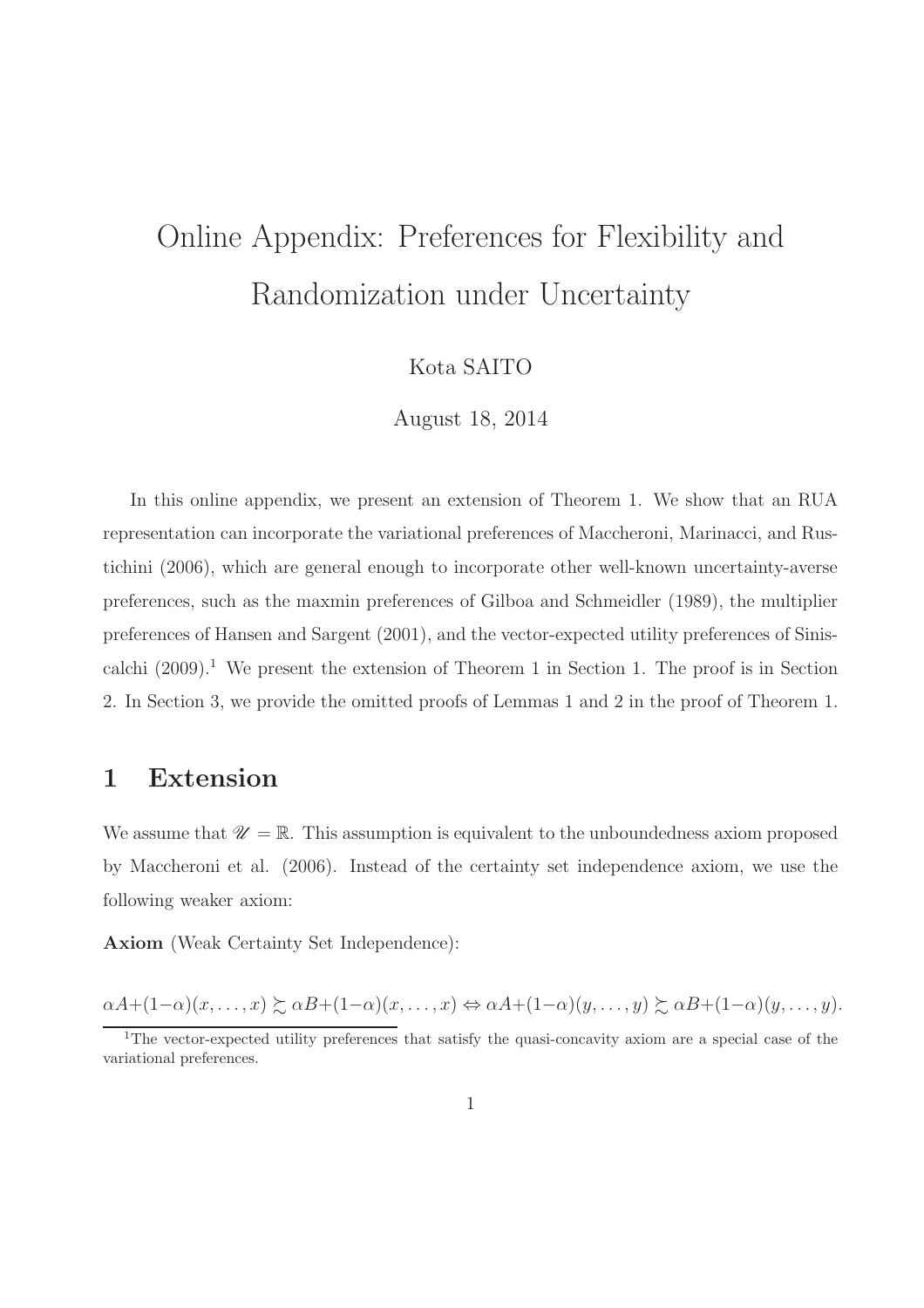This axiom is a natural extension of Maccheroni et al.'s (2006) weak certainty independence axiom. This axiom means that the agent can eliminate the effects of uncertainty by mixing an act with a constant  $\text{act.}^2$  Consequently, the agent could violate the certainty strategic rationality axiom. For example, even if the agent has the option to choose  $(x, \ldots, x)$  and he prefers  $(x, ..., x)$  to  $\{g, h\}$ , he may prefer to have the additional option to choose g or h because he may eliminate the effects of uncertainty by randomizing  $(x, \ldots, x)$  with either g and h.

We will propose an axiom, *weak strategic rationality*, that allows the above preference. The axiom can be stated as follows: if the agent has the option to choose  $f$ , he prefers  $f$  to  ${g, h}$ , and he does not have a strict incentive to randomize f with either g and h, then he is indifferent to having the additional option to choose  $q$  or  $h$ .

**Definition 7:** For all  $f, g, h \in \mathcal{F}$ , we say that the agent does not have a strict incentive to randomize f with g and h, if for all  $\mu \in \Delta(\lbrace f, g, h \rbrace)$  there exists  $\rho \in \Delta(\lbrace f, g, h \rbrace)$  such that (i)  $\rho$  dominates  $\mu$  and

(ii) 
$$
\rho_1 f + \rho_2 g + \rho_3 h \sim \rho_1 x(f) + (1 - \rho_1) x \left( \frac{\rho_2}{1 - \rho_1} g + \frac{\rho_3}{1 - \rho_1} h \right),
$$

where  $\rho = \rho_1 f \oplus \rho_2 g \oplus \rho_3 h$ .

The condition (i) means that the agent could choose  $\rho$  over  $\mu$  regardless of whether he believes that his randomizations eliminate the effects of uncertainty. To interpret (ii), consider the case of two acts (i.e.,  $g = h$ ); then (ii) reduces to  $\rho_1 f + (1 - \rho_1)g \sim \rho_1 x(f) + (1 - \rho_1)x(g)$ . Recall that the strict uncertainty aversion implies that  $\rho_1 f + (1 - \rho_1)g \succ \rho_1 x(f) + (1 - \rho_1)x(g)$ . Hence, the indifference (i.e.,  $\rho_1 f + (1 - \rho_1)g \sim \rho_1 x(f) + (1 - \rho_1)x(g)$ ) means that mixing f and  $g$  does not eliminate the effects of uncertainty. Condition (ii) is merely an extension of the case of three acts. Note that, however, in (ii), we evaluate the mixture of  $g$  and  $h$  jointly (i.e.,  $(1 - \rho_1)x \left( \frac{\rho_2}{1 - \rho_1} \right)$  $\frac{\rho_2}{1-\rho_1}g + \frac{\rho_3}{1-\rho_3}$  $\frac{\rho_3}{1-\rho_1}h$ ) rather than separately (i.e.,  $\rho_2x(g) + \rho_3x(h)$ ). This is because what matters here is the *additional* contribution by mixing  $f$  with  $g$  and  $h$ .

<sup>&</sup>lt;sup>2</sup>Maccheroni et al.'s (2006) weak certainty independence axiom is as follows:  $\alpha f + (1 - \alpha)(x, \dots, x) \succeq$  $\alpha g + (1 - \alpha)(x, \ldots, x) \Leftrightarrow \alpha f + (1 - \alpha)(y, \ldots, y) \succsim \alpha g + (1 - \alpha)(y, \ldots, y).$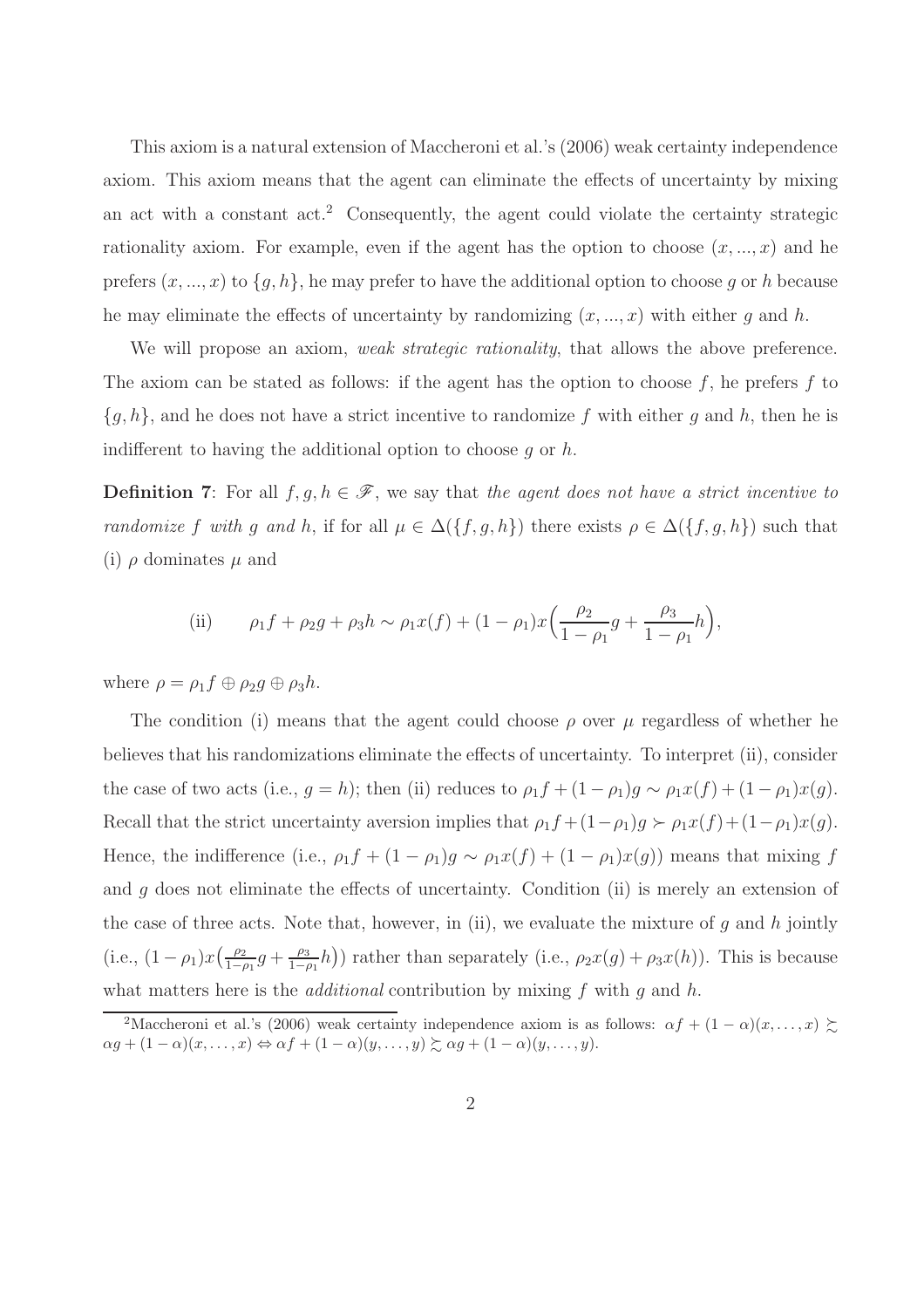In summary, (i) and (ii) mean that for any randomization  $\mu$  over  $\{f, g, h\}$ , there exists a dominant randomization  $\rho$  in which mixing f with q and h does not eliminate the effects of uncertainty. Hence, the agent does not have a strict incentive to randomize f with q and h. Consequently, if the agent has the option to choose f and he prefers f to  $\{g, h\}$ , then he should be indifferent to having the additional option to choose q or h. This suggests the following axiom:<sup>3</sup>

Axiom (Weak Strategic Rationality): Suppose that the agent does not have a strict incentive to randomize f with q and  $h$ . Then,

$$
\{f\} \succsim \{g,h\} \Rightarrow \{f\} \sim \{f,g,h\}.
$$

We need to introduce one more axiom: *indifference*. To explain this axiom, remember the two urns in Section 2 and suppose that the agent can determine the ball color drawn from the uncertain urn on which he bets. Then, the agent's choice set is  $\{f^{\text{Red}}, f^{\text{Black}}\}$ . As we discussed in Section 4, when the agent believes that his randomization eliminates the effects of uncertainty, he should be indifferent between  $\{f^{\text{Red}}, f^{\text{Black}}\}$  and its convex hull  $\text{co}(\lbrace f^{\text{Red}}, f^{\text{Black}} \rbrace)$ . On the other hand, when the agent believes that his randomization does not eliminate the effects of uncertainty, he should be indifferent between  $\{f^{\text{Red}}, f^{\text{Black}}\}$  and the singleton of each act (i.e.,  $\{f^{\text{Red}}\}$  or  $\{f^{\text{Black}}\}$ ).

The indifference axiom can be explained as follows: Consider two sets  $\{f, g\}$  and  $\{f', g'\}$ in regard to which the agent is indifferent between the two acts in either set (i.e.,  $f \sim g$  and  $f' \sim g'$ ). Suppose that the agent's utility of the set  $\{f, g\}$  is half the utility of the set  $\{f', g'\}$ (i) when he believes that his randomizations eliminate the effects of uncertainty, and (ii) when he believes that his randomizations do not eliminate that effects. Then, the indifference axiom requires that his utility of the set  $\{f, g\}$  is half the utility of the set  $\{f', g'\}$ . To formalize the indifference axiom, we need a new notation:  $x(A) \in \mathscr{U}$  is the certainty equivalent of set A

 $3$ Under the certainty set independence axiom, the weak strategic rationality axiom implies the certainty strategic rationality axiom.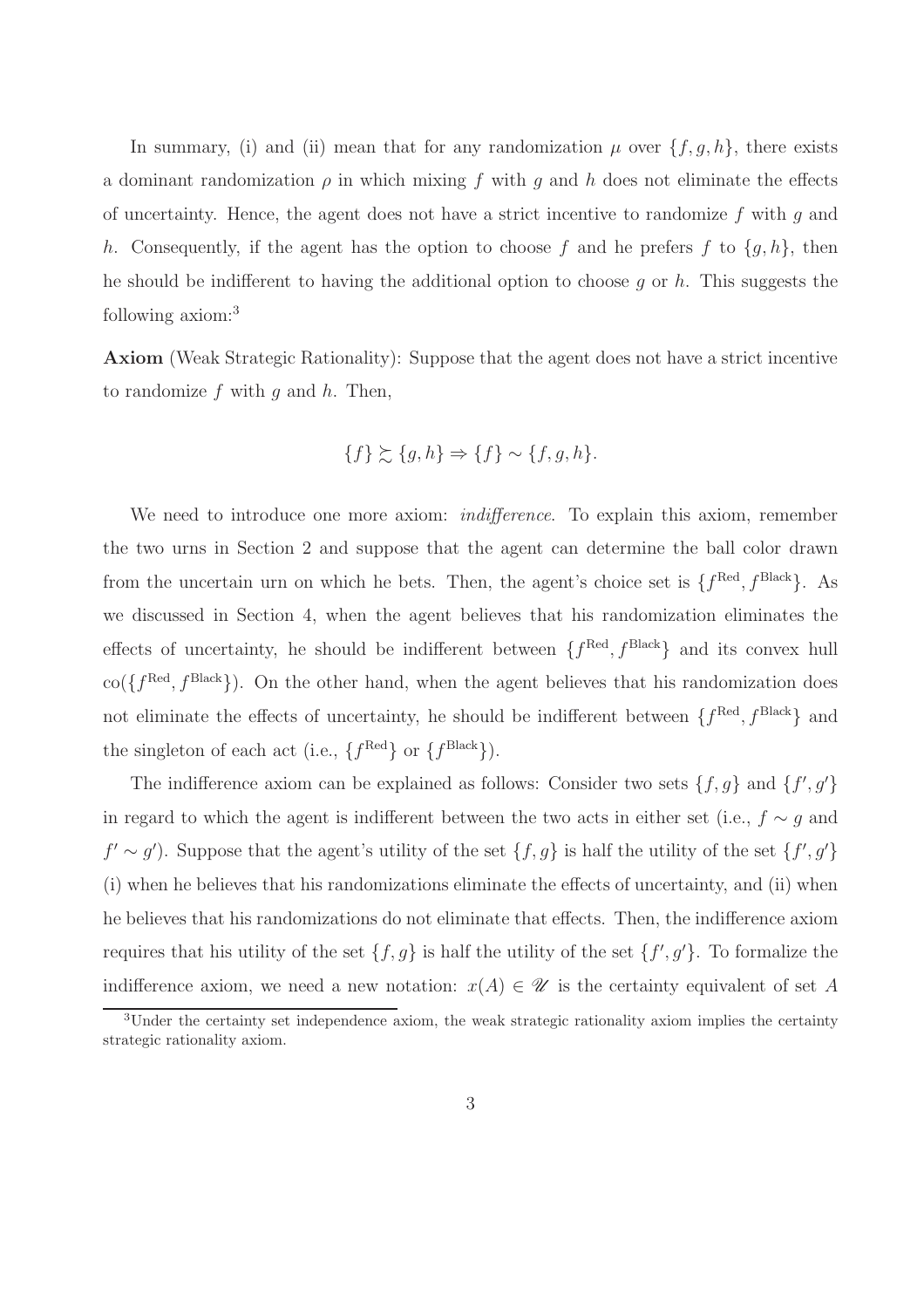(i.e.,  $x(A) \sim A$ ).

Axiom (Indifference): Suppose that  $f \sim g$  and  $f' \sim g'$ .

(i) 
$$
x(\operatorname{co}(\{f,g\})) = \frac{1}{2}x(\operatorname{co}(\{f',g'\}))
$$
, and (ii)  $x(f) = \frac{1}{2}x(f') \Rightarrow x(\{f,g\}) = \frac{1}{2}x(\{f',g'\})$ .

Note that conditions (i) and (ii) mean that the utility of the set  $\{f, g\}$  is half the utility of the set  $\{f', g'\}$  (i) when he believes that his randomizations eliminate the effects of uncertainty, and (ii) when he believes that his randomizations do not eliminate that effects, respectively.

**Theorem 2:**  $\gtrsim$  satisfies Weak Order, Continuity, Weak Certainty Set Independence, Uncertainty Aversion, Weak Strategic Rationality, Dominance, and Indifference if and only if there exists a pair  $(\delta, c)$  of  $\delta \in [0, 1]$  and  $c : \Delta(S) \to \mathbb{R}_+$  such that  $\succsim$  is represented by a function  $U : \mathscr{A} \to \mathbb{R}$  defined by

$$
U(A) = \max_{\rho \in \Delta(A)} \left[ \delta \ u \left( \sum_{f \in \mathcal{F}} \rho(f) f \right) + (1 - \delta) \sum_{f \in \mathcal{F}} \rho(f) u(f) \right],\tag{1}
$$

where  $u(f) = \min_{p \in \Delta(S)} (\sum_{s \in S} p(s) f(s) + c(p))$  and c is a grounded, convex, and lower semicontinuous function. The function c is unique. Moreover,  $\delta$  is unique if  $c(p) < \infty$  and  $c(q) < \infty$  for some  $p, q \in \Delta(S)$  such that  $p \neq q$ .

The function  $c$  is said to be *grounded* if its infimum value is zero. It can be shown that  $\delta$  is unique as long as the agent is not an expected utility maximizer.<sup>4</sup> Note that the representations in Theorem 1 and 2 differ only in u. The other mathematical structures are the same. Hence, even with this extended representation, we can perform essentially the same comparative statics and application.

<sup>&</sup>lt;sup>4</sup>It can be shown that there exist  $p, q \in \Delta(S)$  such that  $p \neq q$ ,  $c(p) < \infty$ , and  $c(q) < \infty$ , if and only if there exist  $f, g \in \mathscr{F}$  and  $\alpha \in [0, 1]$  such that  $f \sim g$  and  $\alpha f + (1 - \alpha)g \succ f$ .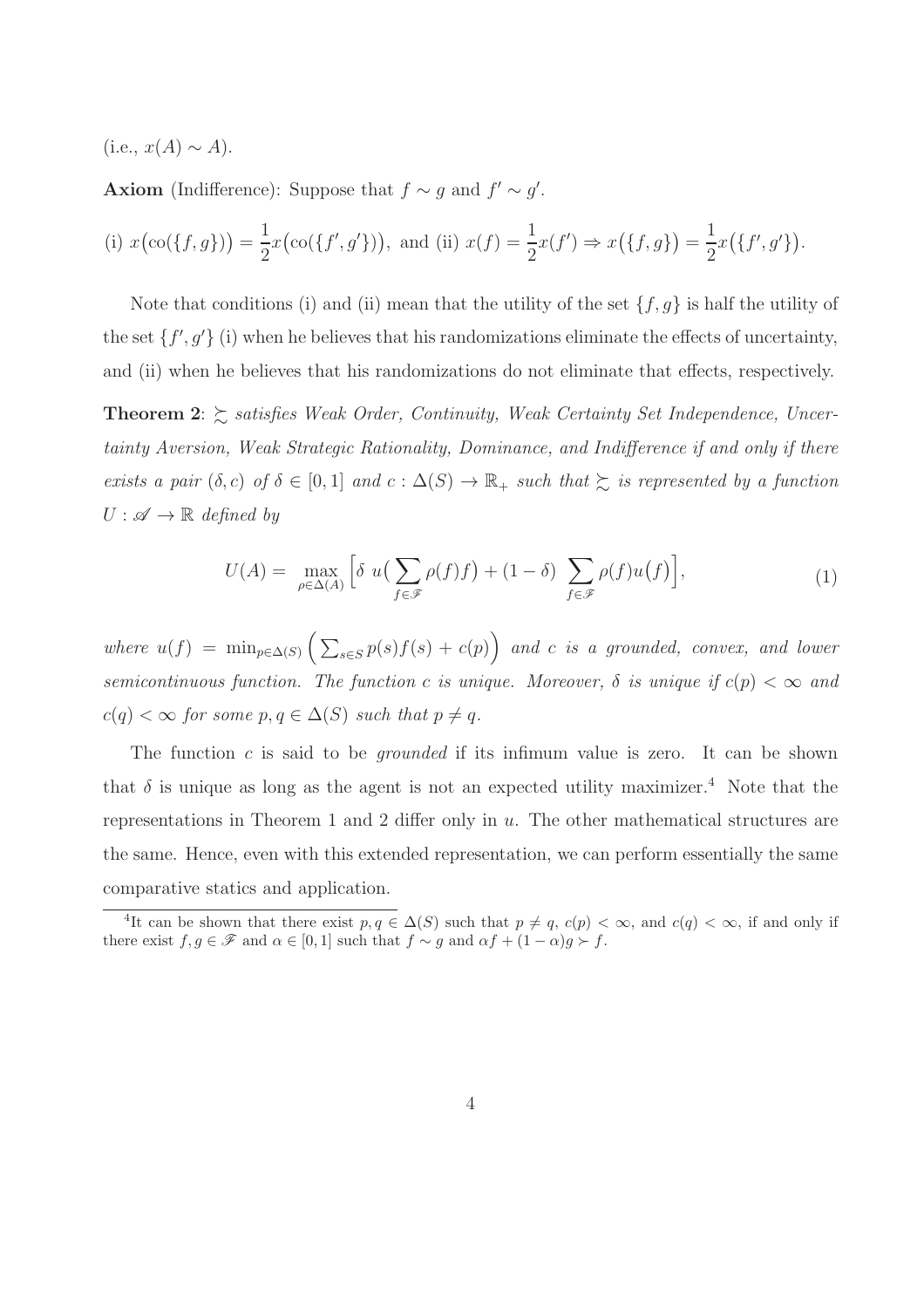### 2 Proof of Theorem 2

In the following, we present the proof of Theorem 2. Remember the following notations. We denote a singleton  $\{f\}$  by f. We denote constant acts  $(x, ..., x)$  and  $(y, ..., y)$  by x and y when there is no danger of confusion. For example, we denote  $\alpha f + (1 - \alpha)(x, \dots, x)$  by  $\alpha f + (1 - \alpha)x.$ 

#### 2.1 Proof of Sufficiency

The proof for sufficiency consists of nine lemmas. First, we present the outline of the proof with the statements of the lemmas. After that, we present the proofs of the lemmas. We omit the proofs of several lemmas which are the same as in the proof of Theorem 1.

Fix  $\succsim$  on  $\mathscr A$  that satisfies the all axioms in Theorem 2. By using results in Maccheroni et al. (2006), we obtain the first lemma.

**Lemma 1** There exist a function  $U : \mathcal{A} \to \mathbb{R}$  and a grounded, convex, and lower semicontinuous function  $c: \Delta \to [0, +\infty]$  such that (i)  $U(A) \ge U(B) \Leftrightarrow A \succsim B$ ; (ii)  $U(f) =$  $\min_{p \in \Delta(S)} \sum_{s \in S} p(s) f(s) + c(p)$  for all  $f \in \mathscr{F}$ . Moreover, c unique and U is concave and continuous on  $\mathscr{F}.$ 

Lemmas 2 and 3 are the same as in the proof of Theorem 1 and the proofs are omitted.

**Lemma 2** (i) For all  $\rho \in \Delta(\mathscr{F})$ ,  $U(\sum_{f \in \mathscr{F}} \rho(f)f) \geq \sum_{f \in \mathscr{F}} \rho(f)U(f)$ ; and (ii)  $\max_{\rho \in \Delta(A)} U(\sum_{f \in \mathcal{F}} \rho(f)f) \geq U(A) \geq \max_{\rho \in \Delta(A)} \sum_{f \in \mathcal{F}} \rho(f)U(f).$ 

**Lemma 3** Suppose that U has an expected utility representation on  $\mathscr{F}$ . Then, for any  $\delta \in$ [0, 1] and  $A \in \mathscr{A}$ ,  $U(A) = \max_{\rho \in \Delta(A)} \delta U(\sum_{f \in \mathscr{F}} \rho(f)f) + (1 - \delta) \sum_{f \in \mathscr{F}} \rho(f)U(f)$ .

Lemma 3 establishes Theorem 2 in the case where  $U$  has an expected utility representation on  $\mathscr F$ . In the following, we consider the case where U does not have an expected utility representation on  $\mathscr{F}$ . Define  $\mathscr{L}$  and  $\delta : \mathscr{L} \to \mathbb{R}$  as in the proof of Theorem 1. The outline of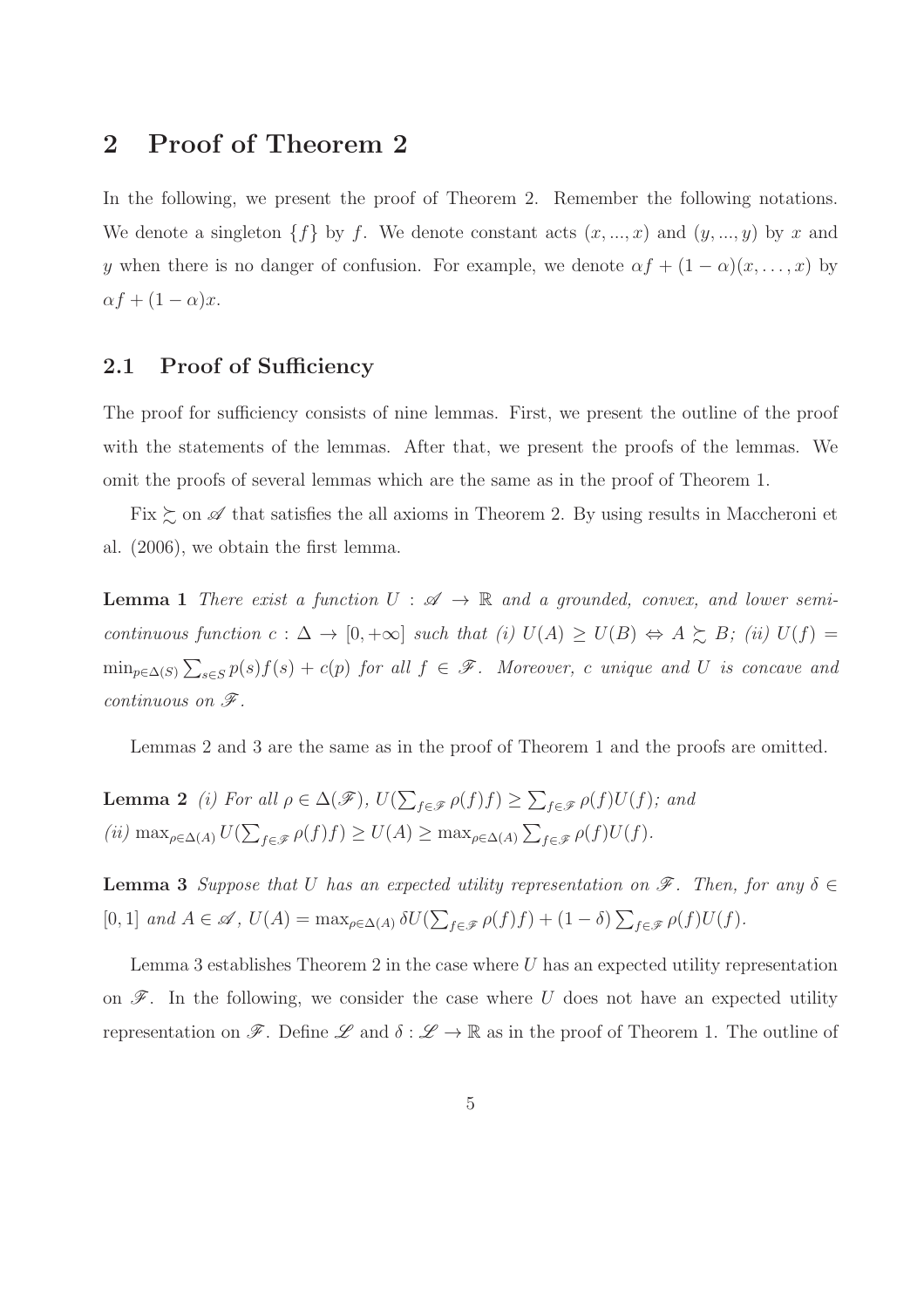the proof is the same as in the proof of Theorem 1. First, we obtain the desired representation on  $\mathscr{L}$ . Then, we extend the representation on  $\mathscr{A}$ .

We show four preliminary results. We define notations used in the following: for all  $f \in \mathscr{F}$ and  $x \in \mathscr{U}$ ,  $f(s) + x \in \mathscr{U}$  for each  $s \in S$ . Hence,  $(f(1) + x, \ldots, f(n) + x) \in \mathscr{F}$ . We define  $f + x = (f(1) + x, \ldots, f(n) + x)$ . For all  $A \in \mathscr{A}$  and  $x \in \mathscr{U}$ , define  $A + x = \{f + x | f \in A\}$ . The notations are well defined because  $\mathscr{U} = \mathbb{R}$ . Lemma 4 follows from the property of the variational preferences and the definition of  $\delta$ .

**Lemma 4** (i) For all  $f \in \mathcal{F}$  and  $x \in \mathcal{U}$ ,  $U(f + x) = U(f) + x$ ; (ii) For all  $A \in \mathcal{A}$  and  $x \in \mathscr{U}$ ,  $U(A+x) = U(A)+x$ ; (iii) for all  $\{f,g\} \in \mathscr{L}$  and  $x \in \mathbb{R}$ ,  $\delta(\{f,g\}) = \delta(\{f+x,g+x\})$ .

Lemma 5 follows from the property of the variational preferences and the assumption that  $\mathscr{U} = \mathbb{R}.$ 

**Lemma 5** For any  $c \in \mathbb{R}$  and  $d \in \mathbb{R}_+$ , there exist  $f, g \in \mathcal{F}$  such that  $f \sim g$ ,  $U(f) = c$ , and  $\max_{\alpha \in [0,1]} U(\alpha f + (1 - \alpha)g) - U(f) = d.$ 

Lemma 6 follows from the property of the variational preferences.

**Lemma 6** Suppose that  $f, g \in \mathscr{F}$ ,  $f \sim g$ , and  $\alpha^* \in \arg \max_{\alpha \in [0,1]} U(\alpha f + (1 - \alpha)g)$ . For any  $y \in \mathbb{R}$ , the agent does not have a strict incentive to randomize  $(\alpha^* f + (1 - \alpha^*) g) + y$  with f and g.

Lemma 7 is similar to Lemma 8 in the proof of Theorem 1, so the proof is omitted.

Lemma 7 Suppose that  $f, g \in \mathscr{F}$ ,  $f \sim g$ ,  $U(f) = c$ , and  $\max_{\alpha \in [0,1]} U(\alpha f + (1-\alpha)g) - U(f) =$ d.

(i)  $\{f, g\}^* = co(\{(c, c), (c + d, c)\}),$ (ii) If  $\alpha^* \in \max_{\alpha \in [0,1]} U(\alpha f + (1 - \alpha)g)$  and  $y \in \mathscr{U}$ , then  $\{f, g, (\alpha^* f + (1 - \alpha^*) g) + y\}^* =$  $co({(c, c), (c + d, c), (c + d + y, c + d + y)}).$ 

Define  $v_1, v_2, v$ , and  $A^*$  for all  $A \in \mathscr{A}$  as in the proof Theorem 1. The next lemma is the same as in the proof of Theorem 1, so the proof is omitted.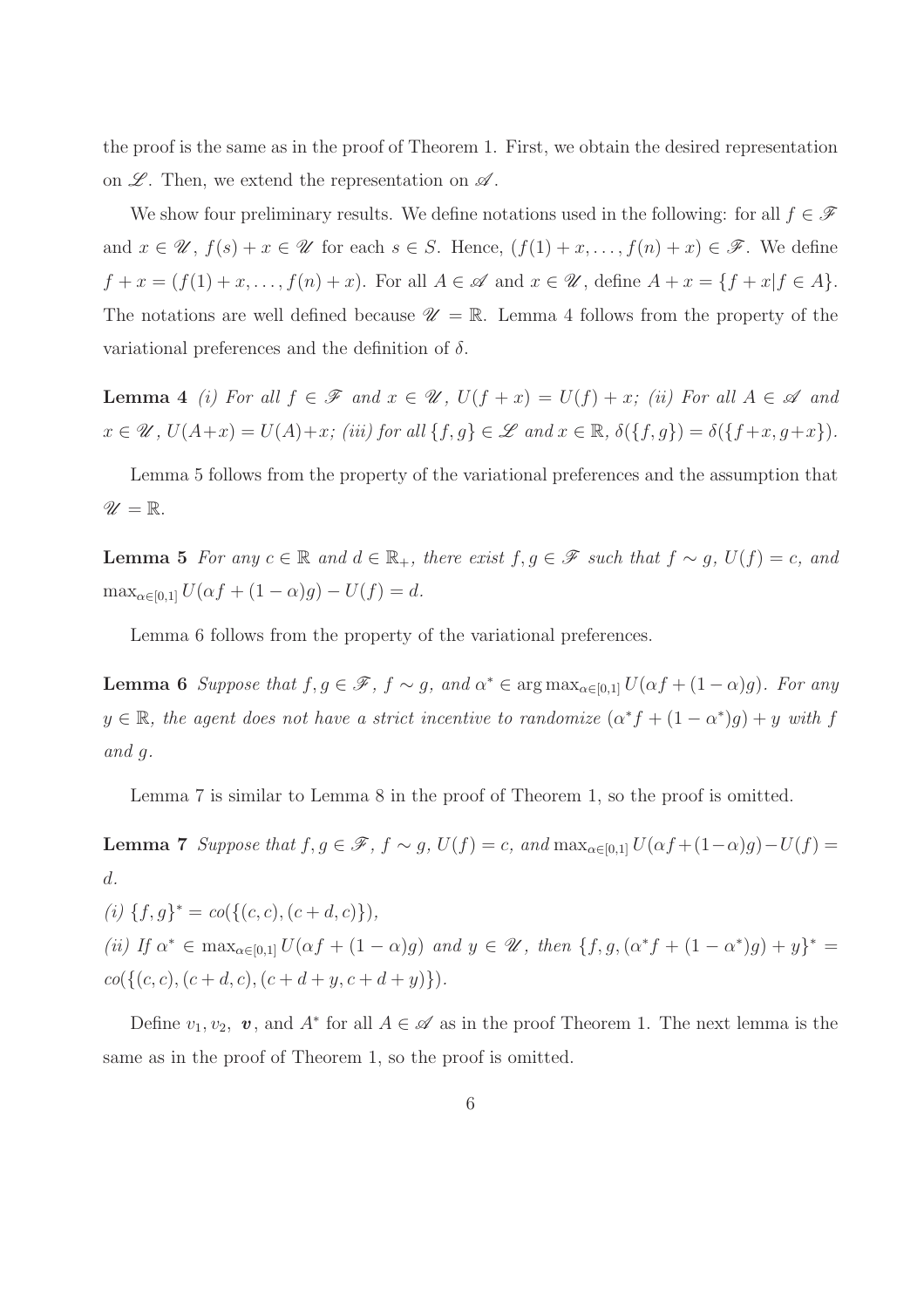**Lemma 8** (i) If  $A^*$  dominates  $B^*$ , then  $U(A) \geq U(B)$ ; (ii) If  $A^* \supset B^*$  then  $U(A) \geq U(B)$ .

By using Lemma 5 and 6, we obtain the desired representation on  $\mathscr L$  in the next lemma.

**Lemma 9** There exists  $\delta \in [0,1]$  such that  $U(\lbrace f, g \rbrace) = \max_{\rho \in \Delta(\lbrace f, g \rbrace)} \delta U(\sum_{f \in \mathscr{F}} \rho(f)f) + (1-\rho(f))$  $\delta) \sum_{f \in \mathscr{F}} \rho(f) U(f)$  for all  $\{f, g\} \in \mathscr{L}$ .

By using the above lemmas, we obtain the desired representation on  $\mathscr A$ .

**Lemma 10** For all  $A \in \mathscr{A}$ ,  $U(A) = \max_{\rho \in \Delta(A)} \delta U(\sum_{f \in \mathscr{F}} \rho(f)f) + (1 - \delta) \sum_{f \in \mathscr{F}} \rho(f)U(f)$ .

In the following, we present the proofs of the above lemmas.

Proof of Lemma 1: Note that Weak Certainty Set Independence implies the the weak certainty independence axiom. By identifying  $\{f\}$  as f for all  $f \in \mathscr{F}$ , we can confirm that  $\gtrsim$  satisfies all the conditions of Theorem 3 of Maccheroni et al. (2006, p.1456). Hence, there exists a grounded, convex, and lower semicontinuous function  $c : \Delta \to [0, +\infty]$  such that  $u(f) \equiv \min_{p \in \Delta(S)} \sum_{s \in S} p(s) f(s) + c(p)$  represents  $\succsim$  on  $\mathscr{F}$ . Moreover, the assumption that  $\mathscr{U} = \mathbb{R}$  is equivalent to the unboundedness axiom in Maccheroni et al. (2006). It follows from Proposition 6 of Maccheroni et al.  $(2006, p.1457)$  that c is unique.

By Dominance and Continuity, for any  $A \in \mathscr{A}$ , we can find  $f \in \mathscr{F}$  such that  $\{f\} \sim A$ . Define  $U(A) = u(f)$ . So we obtain (i) and (ii).

A direct calculation shows that u is concave.<sup>5</sup> Since  $\mathscr{F} \equiv \mathbb{R}^S$  is open, therefore, u is continuous. Hence, U is concave and continuous on  $\mathscr{F}$ .

**Proof of Lemma** 4: To show (i), fix  $f \in \mathscr{F}$  and  $x \in \mathscr{U}$ ,  $U(f+x) = \min_{p \in \Delta(S)} \sum_{s \in S} p(s) (f(s) +$  $(x) + c(p) = (\min_{p \in \Delta(S)} \sum_{s \in S} p(s) f(s) + c(p)) + x = U(f) + x.$ 

To show (ii), fix  $A \in \mathscr{A}$  and  $x \in \mathscr{U}$ . By Dominance and Continuity, there exists  $f \in \mathscr{F}$ such that  $f \sim A$ . Hence, by (i),  $U(A + x) = U(f + x) = U(f) + x = U(A) + x$ .

<sup>&</sup>lt;sup>5</sup>Fix  $f, g \in \mathscr{F}$  and  $\alpha \in [0, 1]$ . Let  $p^* \in \arg \min_{p \in \Delta(S)} \sum_{s \in S} p(s) (\alpha f(s) + (1-\alpha)g(s)) + c(p)$ . (Such minimizer exists because c is lower semicontinuous and  $\Delta(S)$  is compact.) Then,  $u(\alpha f + (1-\alpha)g) = \alpha(\sum_{s \in S} p^*(s)f(s) +$  $c(p^*)$  +  $(1 - \alpha)(\sum_{s \in S} p^*(s)g(s) + c(p^*)) \ge \alpha u(f) + (1 - \alpha)u(g).$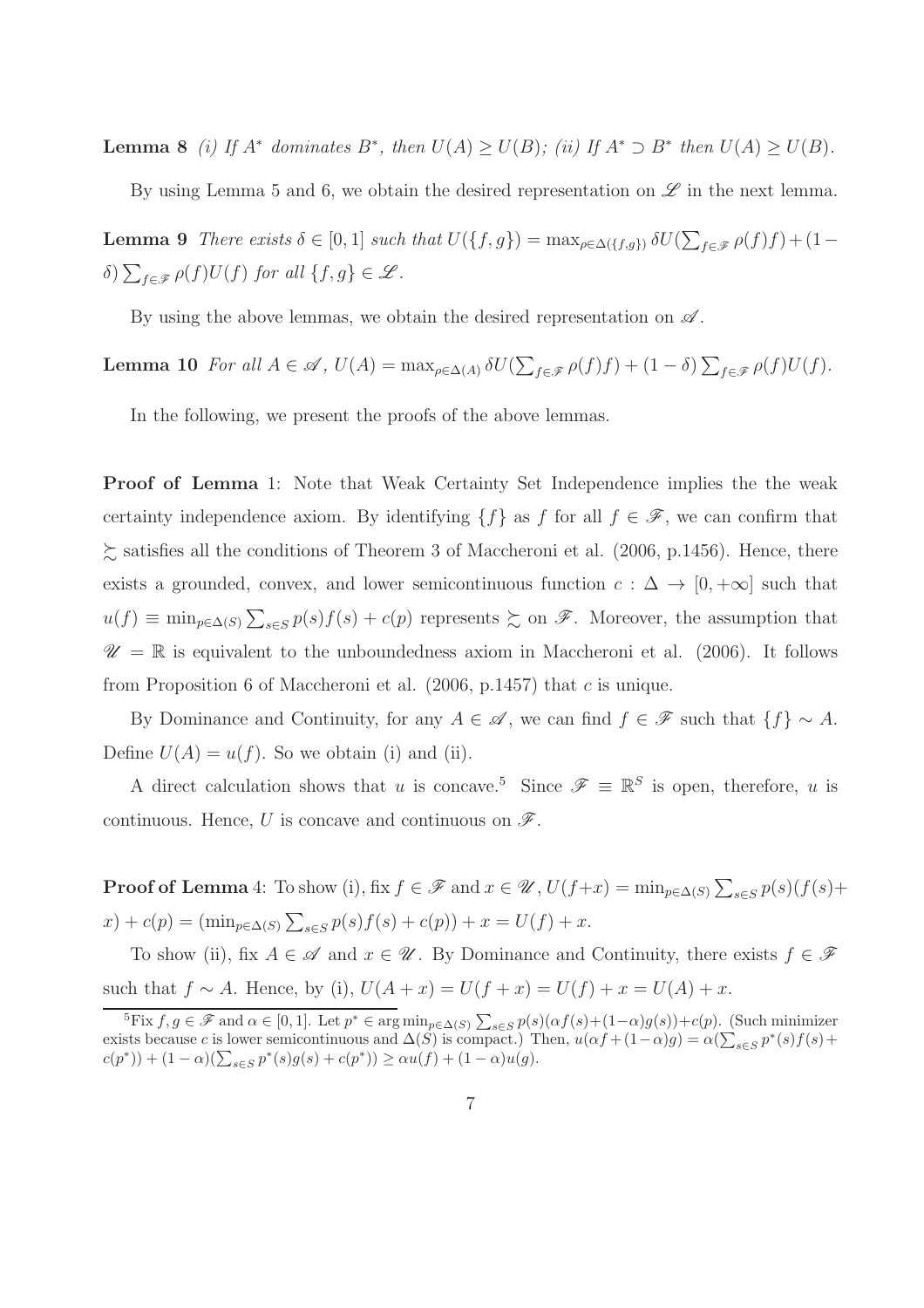Finally to show (iii), let  $\alpha^* \in \arg \max_{\alpha \in [0,1]} U(\alpha f + (1-\alpha)g)$ . Since  $U(\alpha (f+x) + (1-\alpha)(g+x))$  $(x)$ ) =  $U(\alpha f + (1-\alpha)g) + x$  for all  $\alpha \in [0,1]$ , then  $\alpha^* \in \arg \max_{\alpha \in [0,1]} U(\alpha(f+x) + (1-\alpha)(g+x)).$ Moreover, by (ii),  $U({f + x, g + x}) = U({f, g}) + x$ . So,

$$
\delta(\lbrace f + x, g + x \rbrace) = \frac{U(\lbrace f + x, g + x \rbrace) - U(f + x)}{U(\alpha^*(f + x) + (1 - \alpha^*)(g + x)) - U(f + x)}
$$
  
= 
$$
\frac{U(\lbrace f, g \rbrace) - U(f)}{U(\alpha^* f + (1 - \alpha^*) g) - U(f)}
$$
  
= 
$$
\delta(\lbrace f, g \rbrace).
$$

**Proof of Lemma** 5: Since U does not have an expected utility representation, there exist  $p, q \in \Delta(S)$  such that  $p \neq q$ ,  $c(p) < \infty$ , and  $c(q) < \infty$ . Since  $p \neq q$ , there exist  $s_1, s_2 \in S$ such that  $p(s_1) > p(s_2)$  and  $q(s_1) < q(s_2)$ . It can be shown that there exist  $x > 0$ ,  $f', g' \in \mathcal{F}$ such that  $(x, \ldots, x) \equiv \frac{1}{2}$  $\frac{1}{2}f' + \frac{1}{2}$  $\frac{1}{2}g' \succ f' \sim g'.^6$ 

Fix  $c \in \mathbb{R}$  and  $d \in \mathbb{R}_+$ . For all  $a \in \mathbb{R}_+$ , define  $af' = (af'(s))_{s \in S}$  and  $ag' = (ag'(s))_{s \in S}$ . For all  $a \in \mathbb{R}_+$ , define  $d(a) = \max_{\alpha \in [0,1]} U(\alpha a f' + (1 - \alpha) a g') - (\alpha U(a f') + (1 - \alpha) U(a g'))$ . Since  $[0, 1]$  is compact and u is continuous, Berge's maximum theorem shows that d is continuous. Obviously,  $d(a) \to 0$  as  $a \to 0$ . By a direct calculation for any  $a > 1$ ,  $dU(f') \ge U(af')$  and  $aU(g') \geq U(ag')$ .<sup>7</sup> Hence,  $d(a) \geq U(\frac{1}{2})$  $rac{1}{2}af' + \frac{1}{2}$  $(\frac{1}{2}ag') - (\frac{1}{2})$  $\frac{1}{2}U(af') + \frac{1}{2}U(ag')) \ge U(\frac{1}{2})$  $rac{1}{2}af' + \frac{1}{2}$  $\frac{1}{2}ag'$ ) –  $a(\frac{1}{2})$  $\frac{1}{2}U(f') + \frac{1}{2}U(g') = a(x - U(f'))$ , where the equality holds because  $\frac{1}{2}af' + \frac{1}{2}$  $\frac{1}{2}ag' = (ax, \ldots, ax).$ Since  $x - U(f') > 0$ ,  $d(a) \rightarrow +\infty$  as  $a \rightarrow +\infty$ . Hence, by the intermediate value theorem, there exists  $a^* \in \mathbb{R}_+$  such that  $d(a^*) = d$ .

Define  $x = c - U(a^*f')$  and  $y = c - U(a^*g')$ . Define  $f = a^*f' + x$  and  $g = a^*g' + y$ . Then,  $U(f) = c = U(g)$ . Moreover, for all  $\alpha \in [0,1]$ ,  $\alpha U(f) + (1 - \alpha)U(g) = (\alpha U(a^* f') + (1 \alpha$ )U( $a^*g'$ ) + ( $\alpha x + (1-\alpha)y$ ) and  $U(\alpha f + (1-\alpha)g) = U(\alpha a^* f' + (1-\alpha)a^*g') + (\alpha x + (1-\alpha)y)$ . Hence,  $U(\alpha f + (1-\alpha)g) - (\alpha U(f) + (1-\alpha)U(g)) = U(\alpha a*f' + (1-\alpha)a*g') - (\alpha U(a*f') + (1-\alpha)U(g))$ 

<sup>&</sup>lt;sup>6</sup>There exist positive numbers  $\varepsilon, \sigma$  such that  $0 > -p(s_1)\sigma + p(s_2)\varepsilon + c(p) = q(s_1)\varepsilon - q(s_2)\sigma + c(q)$ . This shows  $\frac{1}{2}(-\sigma,\varepsilon,0) + \frac{1}{2}(\sigma,-\varepsilon,0) = (0,\ldots,0) \succ (-\sigma,\varepsilon,0) \sim (\sigma,-\varepsilon,0)$ , where  $(x,y,0)$  denotes an act that yields x at state  $s_1$ ; yields y at state  $s_2$ ; and yields 0 for the other states. Adding constant  $(x, \ldots, x)$  to each act yields the desired result.

<sup>&</sup>lt;sup>7</sup>Let  $p^* \in \arg\min_{p\in\Delta(S)} \sum p(s)f(s) + c(p)$ . Then,  $aU(f) = au(f) = a(\sum p^*(s)f(s) + c(p^*)) \ge$  $\sum p^*(s)af(s) + c(p^*) \geq \min_{p \in \Delta(S)} \sum p(s)af(s) + c(p) = U(af)$ , as desired.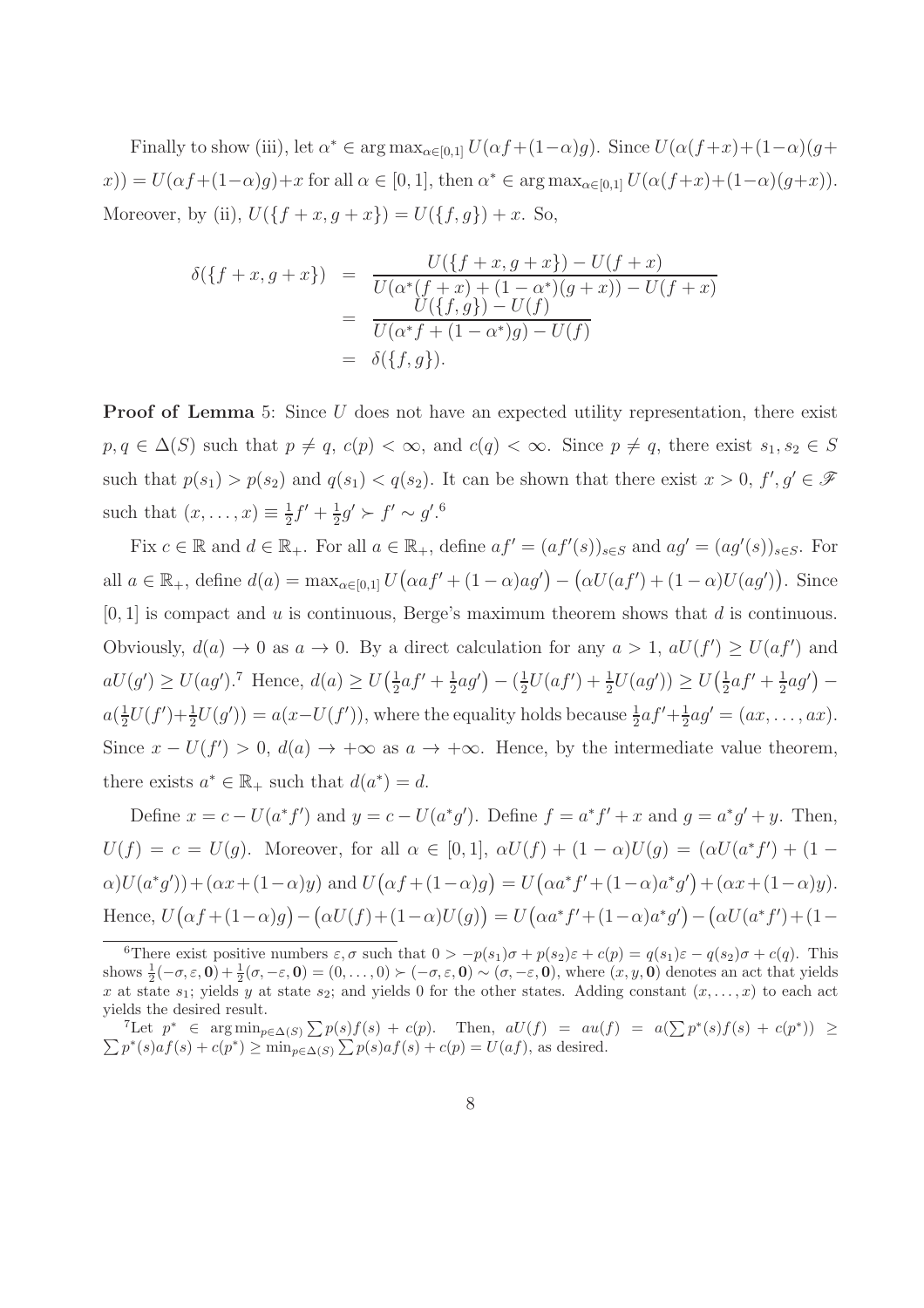$\alpha$ )U(a<sup>\*</sup>g')) for all  $\alpha \in [0,1]$ . Therefore,  $\max_{\alpha \in [0,1]} U(\alpha f + (1-\alpha)g) - (\alpha U(f) + (1-\alpha)U(g)) =$  $d(a^*)=d.$ 

**Proof of Lemma** 6: Define  $h^* = \alpha^* f + (1 - \alpha^*) g$  and fix any  $y \in \mathbb{R}$ . To show that the agent does not have a strict incentive to randomize  $h^* + y$  with f and g, choose any  $\mu \in \Delta({h^* + y, f, g})$  such that  $\mu = \mu_1(h^* + y) \oplus \mu_2 f \oplus \mu_3 g$ . First, we show that  $\mu_1(h^* + y)$  $y) \oplus (1 - \mu_1) \alpha^* f \oplus (1 - \mu_1) (1 - \alpha^*) g$  dominates  $\mu$ . Since  $x(f) = x(g)$ , then  $\mu_1 x(h^* +$  $y) + \mu_2 x(f) + \mu_3 x(g) = \mu_1 x(h^* + y) + (1 - \mu_1) \alpha^* x(f) + (1 - \mu_1)(1 - \alpha^*) x(g)$ . In addition,  $x(\mu_1(h^* + y) + \mu_2 f + \mu_3 g) = x((\mu_1 \alpha^* + \mu_2)f + (\mu_1(1 - \alpha^*) + \mu_3)g) + \mu_1 y \leq x(h^*) + \mu_1 y =$  $x(\mu_1(h^*+y) + (1-\mu_1)\alpha^*f + (1-\mu_1)(1-\alpha^*)g)$ , where the first equality holds because  $h^* = \alpha^* f + (1 - \alpha^*) g$  and the inequality holds because  $\alpha^* \in \arg \max_{\alpha \in [0,1]} x(\alpha f + (1 - \alpha) g)$ . Hence,  $\mu_1(h^* + y) \oplus (1 - \mu_1)\alpha^* f \oplus (1 - \mu_1)(1 - \alpha^*) g$  dominates  $\mu$ .

Finally, note that  $\mu_1 x(h^* + y) + (1 - \mu_1)x(\alpha^* f + (1 - \alpha^*) g) = x(\alpha^* f + (1 - \alpha^*) g) + \mu_1 y =$  $x(\mu_1(h^*+y)+(1-\mu_1)\alpha^*f+(1-\mu_1)(1-\alpha^*)g)$ . So, the agent does not have a strict incentive to randomize  $h^* + y$  with f and g.

**Proof of Lemma** 9: By the definition of  $\delta$ , it suffices to show that  $\delta$  is constant.

Step 1: For any  $\{f,g\},\{f',g'\}\in\mathscr{L}$ , if  $\max_{\alpha\in[0,1]}U(\alpha f+(1-\alpha)g)-U(f)=\max_{\alpha\in[0,1]}U(\alpha f'+f)$  $(1 - \alpha)g' - U(f')$  then  $\delta({f, g}) = \delta({f', g')}$ .

**Proof of Step** 1: Define  $x = U(f) - U(f')$ . Then,  $x = U(g) - U(g')$ . By Lemma 4 (ii),  $U({f' + x, g' + x}) - U(f' + x) = U({f, g}) - U(f)$ . Moreover, by Lemma 4 (i) and the assumption,  $\max_{\alpha \in [0,1]} U(\alpha f + (1 - \alpha)g) - U(f) = \max_{\alpha \in [0,1]} U(\alpha (f' + x) + (1 - \alpha)(g' + x))$  $U(f' + x)$ . Hence,

$$
\delta(\lbrace f' + x, g' + x \rbrace) = \frac{U(\lbrace f' + x, g' + x \rbrace) - U(f' + x)}{\max_{\alpha \in [0,1]} U(\alpha(f' + x) + (1 - \alpha)(g' + x)) - U(f' + x)} \n= \frac{U(\lbrace f, g \rbrace) - U(f)}{\max_{\alpha \in [0,1]} U(\alpha f + (1 - \alpha)g) - U(f)} \n= \delta(\lbrace f, g \rbrace).
$$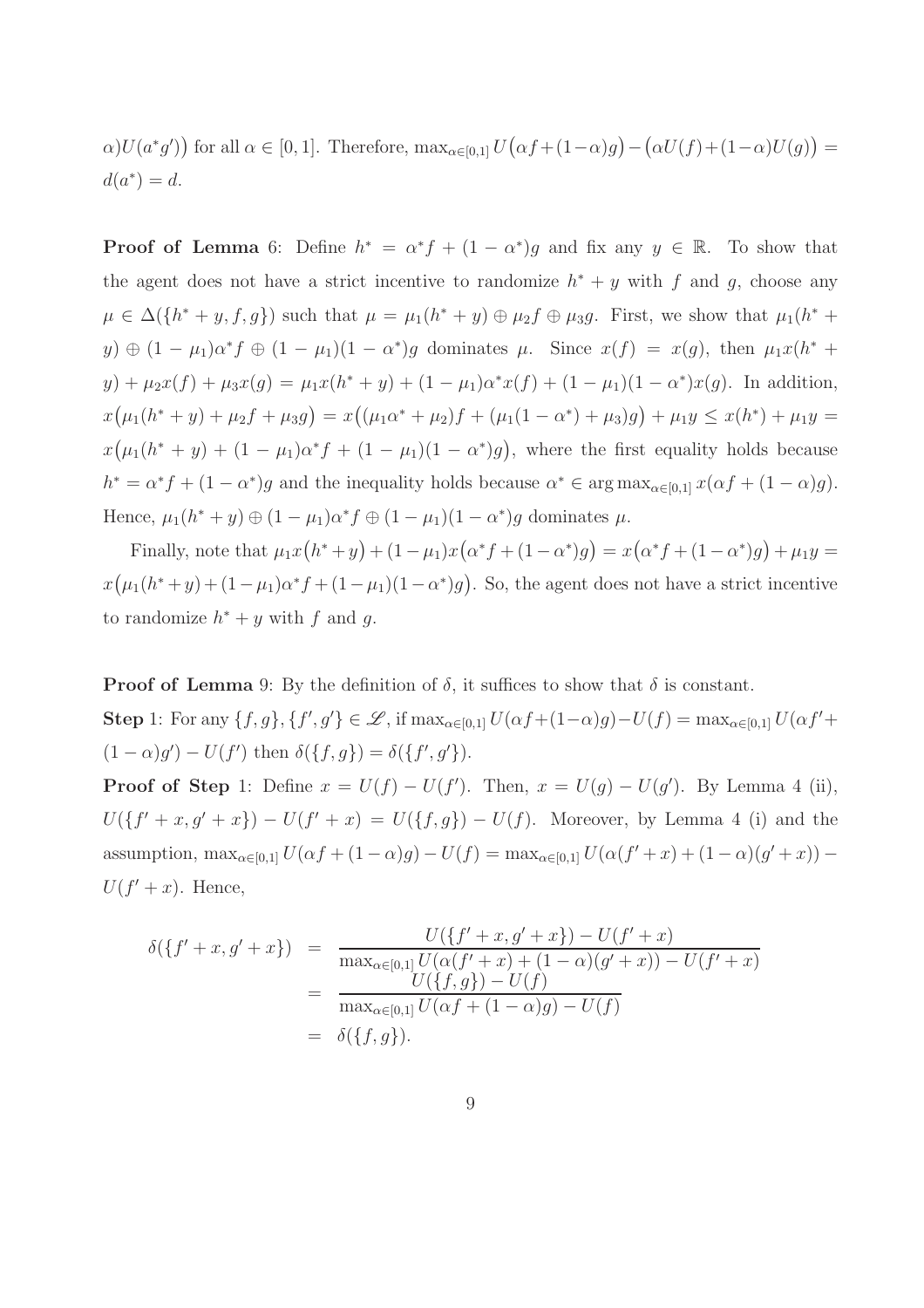By Lemma 4 (iii),  $\delta({f' + x, g' + x}) = \delta({f', g'})$ . So, we obtain  $\delta({f', g'}) = \delta({f, g})$ .

For any  $d > 0$ , define  $\hat{\delta}(d) = \delta({f, g})$ , where  $d = \max_{\alpha \in [0,1]} U(\alpha f + (1 - \alpha)g) - U(f)$  and  $\{f, g\} \in \mathcal{L}$ .  $\hat{\delta}$  is well defined because of Step 1 and Lemma 5. **Step** 2:  $\hat{\delta}$  is weakly increasing.

**Proof of Step** 2: Suppose that there exist  $c, d \in \mathbb{R}_+$  such that  $d > c > 0$  and  $\hat{\delta}(d) < \hat{\delta}(c)$ . By Lemma 5, there exist  $f, g, f', g' \in \mathscr{F}$  such that  $U(f) = 0 = U(g)$ ,  $\max_{\alpha \in [0,1]} U(\alpha f + (1-\alpha)g) U(f) = d, U(f') = \hat{\delta}(d)(d-c) = U(g')$ , and  $\max_{\alpha \in [0,1]} U(\alpha f' + (1-\alpha)g') - U(f') = c$ . By the definition of  $\hat{\delta}$ ,  $U(\{f,g\}) = \hat{\delta}(d)d$  and  $U(\{f',g'\}) = \hat{\delta}(c)(c+\hat{\delta}(d)(d-c)) + (1-\hat{\delta}(c))\hat{\delta}(d)(d-c) =$  $\hat{\delta}(d)(d-c) + \hat{\delta}(c)c = \hat{\delta}(d)d + (\hat{\delta}(c) - \hat{\delta}(d))c.$ 

Let  $\alpha^* \in \arg \max_{\alpha \in [0,1]} U(\alpha f + (1-\alpha)g)$ . Define  $h^* = \alpha^* f + (1-\alpha^*)g$  and  $x = U(\lbrace f, g \rbrace)$  $U(h^*)$ . Then,  $h^* + x \sim \{f, g\}$  because  $U(h^* + x) = U(\{f, g\})$ . By Lemma 6, the agent does not have a strict incentive to randomize  $h^* + x$  with f and g. It follows from Weak Strategic Rationality that  $h^* + x \sim \{h^* + x, f, g\}$ . Then,  $U(\{h^* + x, f, g\}) = U(h^* + x) = U(h^*) + x =$  $U(\lbrace f, g \rbrace) = \delta(d)d.$ 

Define  $C = \{f', g'\}$  and  $D = \{h^* + x, f, g\}$ . Then,  $U(C) = \hat{\delta}(d)d + (\hat{\delta}(c) - \hat{\delta}(d))c$  and  $U(D) = \hat{\delta}(d)d$ . By Lemma 7,  $C^* = \text{co}(\{(\hat{\delta}(d)(d-c), \hat{\delta}(d)(d-c)), (\hat{\delta}(d)(d-c) + c, \hat{\delta}(d)(d-c)\})$ c))})  $\subset$  co({(0,0),(d,0),( $\hat{\delta}(d)d, \hat{\delta}(d)d$ })}) = D<sup>\*</sup> as shown in Figure 1. So, by Lemma 8 (ii),  $\hat{\delta}(d)d + (\hat{\delta}(c) - \hat{\delta}(d))c = U(C) \leq U(D) = \hat{\delta}(d)d$ , which is a contradiction because  $\hat{\delta}(c) > \hat{\delta}(d)$ and  $c > 0$ .

**Step** 3: For any  $d > 0$  and any positive integer  $n, \hat{\delta}(d) = \hat{\delta}(d/2^n)$ .

**Proof of Step** 3: Fix  $d > 0$ . We prove this step by the induction on n by using the axiom of Indifference. Let  $n = 1$ . By Lemma 5, there exist  $f, g, f', g' \in \mathscr{F}$  such that  $f \sim g$ ,  $f' \sim g'$ ,  $U(f) = 0 = U(f')$ ,  $\max_{\alpha \in [0,1]} U(\alpha f + (1 - \alpha)g) - U(f) = d$ , and  $\max_{\alpha \in [0,1]} U(\alpha f' +$  $(1 - \alpha)g' - U(f') = d/2$ . Lemma 2 (ii) implies that  $U(\text{co}(\{f, g\})) = \max_{\alpha \in [0,1]} U(\alpha f + (1 \alpha$ )g) and  $U(\text{co}(\{f', g'\})) = \max_{\alpha \in [0,1]} U(\alpha f' + (1 - \alpha)g')$ . It follows that  $\frac{1}{2}U(\text{co}(\{f, g\})) =$  $U(\text{co}(\{f', g'\}))$ . Since  $\frac{1}{2}U(f) = 0 = U(f')$ , Indifference shows that  $\frac{1}{2}U(\{f, g\}) = U(\{f', g'\})$ .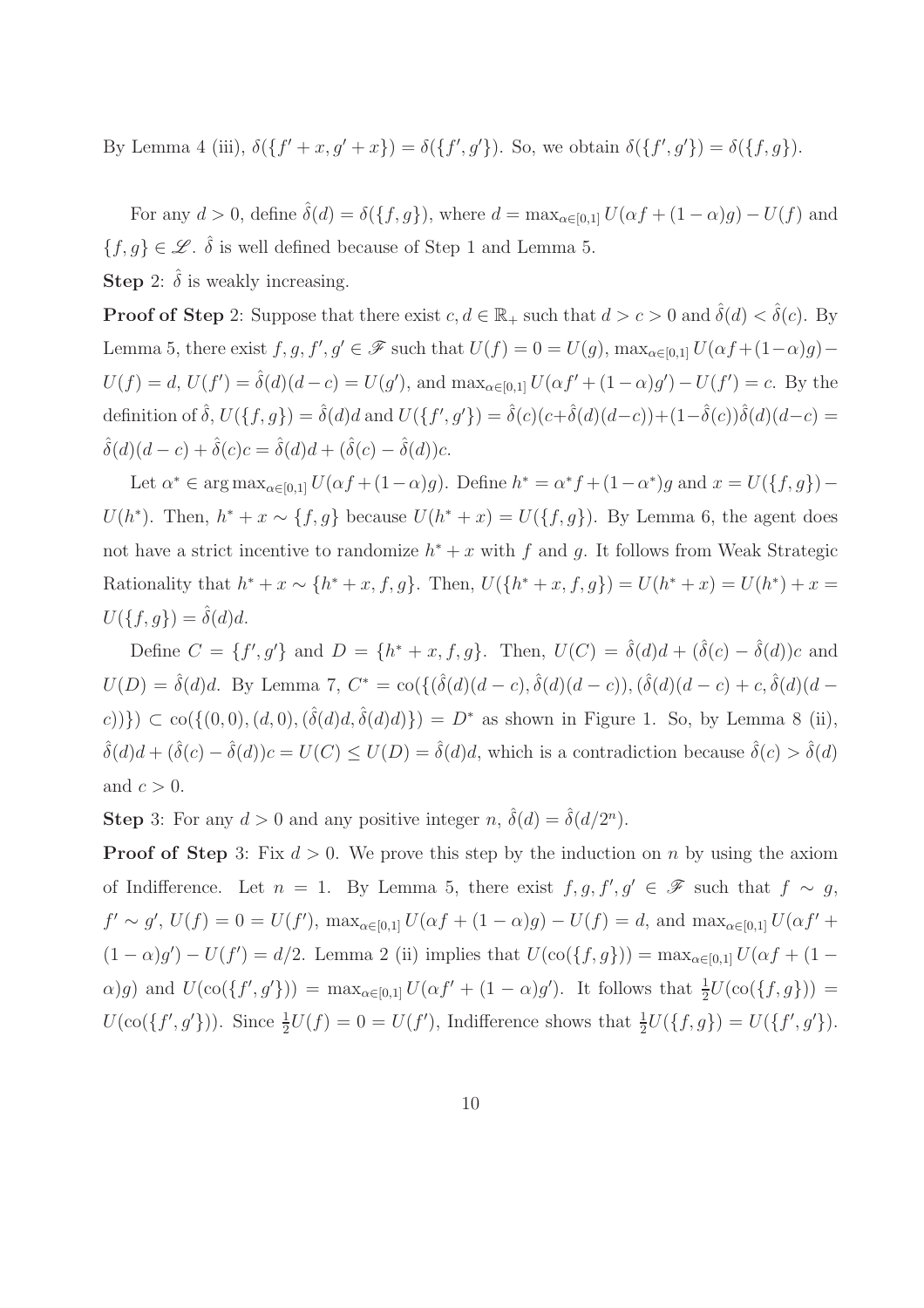

Figure 1: Sets  $C^*$  and  $D^*$  in Step 2 of Lemma 9

Therefore,

$$
\hat{\delta}(d) = \delta(\{f, g\})
$$
\n
$$
= \frac{U(\{f, g\}) - U(f)}{\max_{\alpha \in [0, 1]} U(\alpha f + (1 - \alpha)g) - U(f)}
$$
\n
$$
= \frac{2U(\{f', g'\}) - 2U(f')}{2 \max_{\alpha \in [0, 1]} U(\alpha f' + (1 - \alpha)g') - 2U(f')}
$$
\n
$$
= \delta(\{f', g'\})
$$
\n
$$
= \hat{\delta}(d/2).
$$

Now choose any positive integer m. Suppose that  $\hat{\delta}(d) = \hat{\delta}(d/2^m)$ . By replacing d with  $d' = d/2^m$  in the above argument, we can show  $\hat{\delta}(d') = \hat{\delta}(d'/2)$ . Hence, we obtain  $\hat{\delta}(d) =$  $\hat{\delta}(d/2^{m+1})$ . This completes the proof of Step 3.

Finally, to see that  $\hat{\delta}$  is constant, suppose not. Since  $\hat{\delta}$  is weakly increasing, there exist  $c, d \in \mathbb{R}_+$  such that  $d > c > 0$  such that  $\hat{\delta}(d) > \hat{\delta}(c)$ . Then, there exist positive integers m, n such that  $d/2^m < c/2^n$ . By Step 3,  $\hat{\delta}(d/2^m) = \hat{\delta}(d) > \hat{\delta}(c) = \hat{\delta}(c/2^n)$ . However, this contradicts that  $\hat{\delta}$  is weakly increasing.

**Proof of Lemma** 10: Choose any  $A \in \mathcal{A}$ .

**Case** 1: First, we consider the case in which  $\delta = 0$ . Let  $v^* = \arg \max_{v \in A^*} v_2$ . (Such  $v^*$  exists because  $v_2$  is continuous and  $A^*$  is compact.) Let  $d^* = \arg \max_{v \in A^*} v_1 - v_2$ . By Lemma 5, there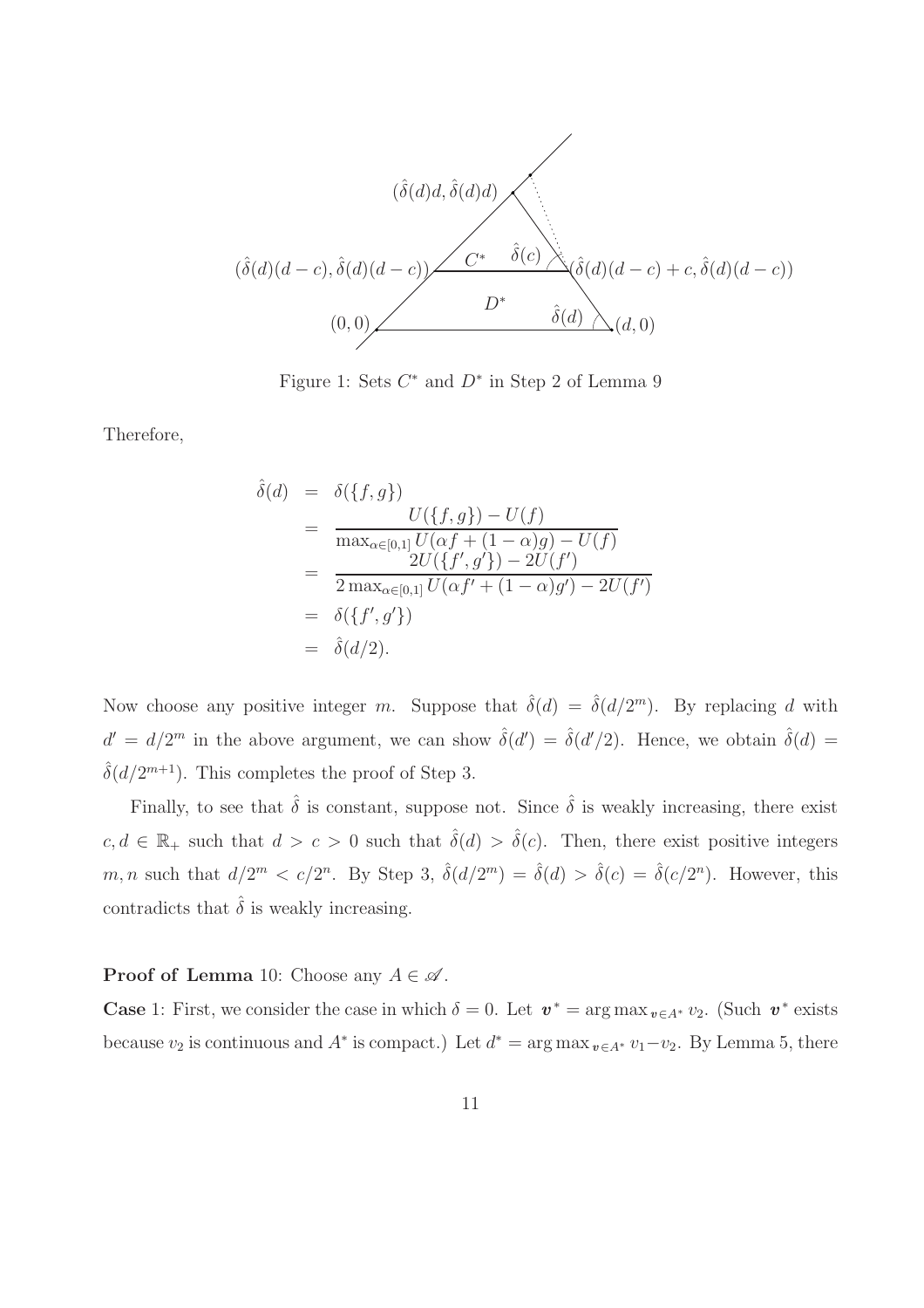exist  $f, g \in \mathscr{F}$  such that  $U(f) = v_2^* = U(g)$  and  $\max_{\alpha \in [0,1]} U(\alpha f + (1 - \alpha)g) - U(f) = d^*$ . Let  $B = \{f, g\}$ . By Lemma 9 and  $\delta = 0$ ,  $U(B) = v_2^*$ . By Lemma 2 (ii),  $U(B) = v_2^* \equiv$  $\max_{v \in A^*} v_2 \leq U(A).$ 



Figure 2: Sets  $A^*$  and  $B^*$  in Case 1

Next, we show that  $U(B) \ge U(A)$ . For all  $v \in A^*$ ,  $v_1 \le d^* + v_2^*$  and  $v_2 \le v_2^*$  because  $d^* =$  $\max_{v \in A^*} v_1 - v_2$  and  $v_2^* = \max_{v \in A^*} v_2$ . Moreover, by Lemma 7 (i),  $B^* = \text{co}(\{v^*, (v_2^*, d^* + v_2^*)\})$ . Therefore,  $B^*$  dominates  $A^*$  as shown in Figure 2. Hence, by Lemma 8 (ii),  $U(B) \ge U(A)$ . It follows that  $U(A) = U(B) = \max_{v \in A^*} v_2 = \max_{\rho \in \Delta(A)} \sum_{f \in \mathcal{F}} \rho(f) U(f)$ .

**Case** 2: Next, we consider the case in which  $\delta > 0$ . Define  $U^* = \max_{v \in A^*} \delta v_1 + (1 - \delta)v_2$ . We will show  $U(A) = U^*$ .

First, we show that  $U^* \leq U(A)$ . Let  $v^* \in \arg \max_{v \in A^*} \delta v_1 + (1 - \delta)v_2$ . By Lemma 5, there exist  $f, g \in \mathscr{F}$  such that  $U(f) = v_2^* = U(g)$  and  $\max_{\alpha \in [0,1]} U(\alpha f + (1 - \alpha)g) - U(f) = v_1^* - v_2^*$ . Let  $B = \{f, g\}$ . By Lemma 9,  $U(B) = \delta v_1^* + (1 - \delta)v_2^* = U^*$ . Moreover, by Lemma 7 (i),  $B^* = \text{co}(\{(v_2^*, v_2^*), \, \boldsymbol{v}^*\})$ . Since  $B^* \subset A^*$  as shown in Figure 3, Lemma 8 (ii) shows that  $U^* = U(B) \le U(A).$ 

In the following, we show  $U(A) \leq U^*$ . Define  $\underline{U} = \min_{v \in A^*} v_2$ . Then,  $U^* \geq \underline{U}$ . By Lemma 5, there exist  $f, g \in \mathscr{F}$  such that  $f \sim g$ ,  $U(f) = \underline{U}$ , and  $\max_{\alpha \in [0,1]} U(\alpha f + (1 - \alpha)g) - U(f) =$  $U^*-\underline{U}$  $\frac{\delta - U}{\delta}$ . (Remember  $\delta > 0$ . So  $\frac{U^* - U}{\delta}$  $\frac{-U}{\delta}$  is well defined.) Let  $\alpha^* \in \arg \max_{\alpha \in [0,1]} U(\alpha f + (1 - \alpha)g)$ . Define  $h^* = \alpha^* f + (1 - \alpha^*) g$  and  $x = U^* - U(h^*)$ . Define  $C = \{f, g\}$  and  $D = \{h^* + x, f, g\}$ . Then, by Lemma 9,  $U(C) = \delta(\frac{U^* - U}{\delta} + \underline{U}) + (1 - \delta)\underline{U} = U^*$ . By Lemma 7 (ii),  $D^* =$  $\operatorname{co}\left(\left\{(\underline{U},\underline{U}),(\frac{U^*-\underline{U}}{\delta}+\underline{U},\underline{U}), (U^*,U^*)\right\}\right).$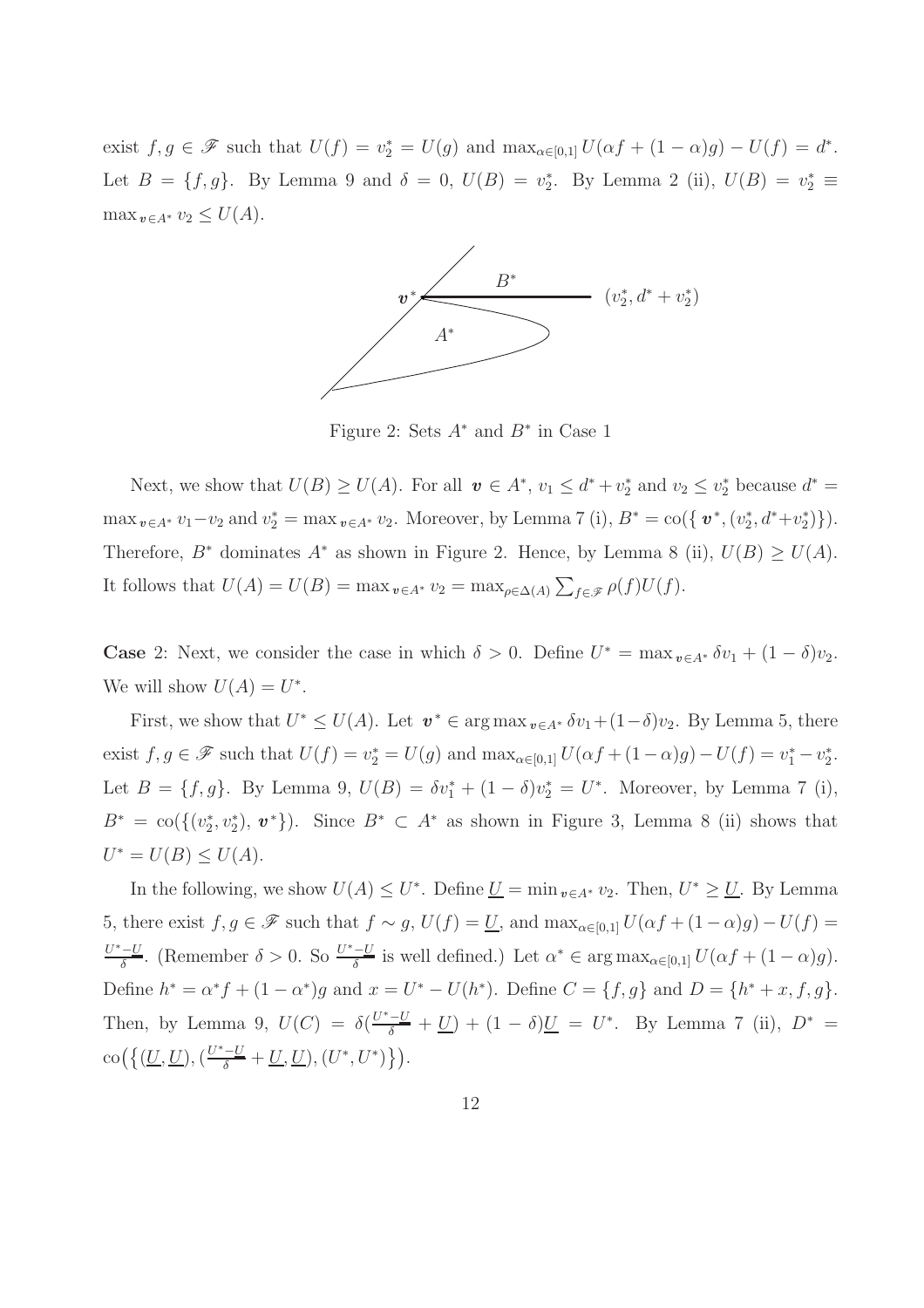

Figure 3: Sets  $A^*, B^*, C^*,$  and  $D^*$  in Case 2

By the definitions of  $U^*$  and  $\underline{U}$ , we obtain  $A^* \subset D^*$  as shown in Figure 3. Then, by Lemma 8 (ii),  $U(A) \leq U(D)$ . Hence, it suffices to show  $U(D) = U^*$ . By Lemma 6, the agent does not have a strict incentive to randomize  $h^* + x$  with f and g. Since  $U(\lbrace f, g \rbrace) = U^* = U(h^* + x)$ , Weak Strategic Rationality shows  $h^* + x \sim \{h^* + x, f, g\} \equiv D$ , so that  $U(D) = U^*$ .

#### 2.2 Proof of Necessity

The representation trivially satisfies Indifference. To show that the representation satisfies Weak Strategic Rationality, remember the definition of w: for all  $\rho \in \Delta(\mathscr{F})$ ,  $w(\rho)$  =  $\delta u(\sum_{f \in \mathscr{F}} \rho(f)f) + (1-\delta) \sum_{f \in \mathscr{F}} \rho(f)u(f)$ . Then, for all  $A \in \mathscr{A}$ ,  $U(A) = \max_{\rho \in \Delta(A)} w(\rho)$ .

Suppose that the agent does not have a strict incentive to randomize  $f$  with  $g$  and  $h$ and  $f \succeq \{g, h\}$ . Then, for any  $\mu \in \Delta(\{f, g, h\})$ , there exists  $\rho \in \Delta(\{f, g, h\})$  such that (i)  $w(\rho) \geq w(\mu)$  and (ii)  $\rho_1 u(f) + (1 - \rho_1) u(\frac{\rho_2}{1 - \rho_1})$  $\frac{\rho_2}{1-\rho_1}g + \frac{\rho_3}{1-\rho_3}$  $\frac{\rho_3}{1-\rho_1}h$  =  $u(\rho_1f + \rho_2g + \rho_3h)$ , where  $\rho = \rho_1 f \oplus \rho_2 g + \rho_3 h$ . So, we obtain

$$
U(\{f, g, h\})
$$
  
= max <sub>$\mu \in \Delta(\{f, g, h\})$</sub>   $w(\mu)$   
= max <sub>$\mu \in \Delta(\{f, g, h\})$</sub>   $\delta u(\mu_1 f + \mu_2 g + \mu_3 h) + (1 - \delta)(\mu_1 u(f) + \mu_2 u(g) + \mu_3 u(h))$   
= max <sub>$\rho \in \Delta(\{f, g, h\})$</sub>   $\delta(\rho_1 u(f) + (1 - \rho_1) u(\frac{\rho_2}{1 - \rho_1} g + \frac{\rho_3}{1 - \rho_1} h)) + (1 - \delta)(\rho_1 u(f) + \rho_2 u(g) + \rho_3 u(h))$   
= max <sub>$\rho_1 \in [0,1]$</sub>   $\left[\rho_1 u(f) + (1 - \rho_1) \max_{\rho_1' \in [0,1]} \delta u(\rho_1' g + (1 - \rho_1') h) + (1 - \delta)(\rho_1' u(g) + (1 - \rho_1') u(h))\right]$   
= max <sub>$\rho_1 \in [0,1]$</sub>   $\left[\rho_1 u(f) + (1 - \rho_1) \max_{\rho_1' \in \Delta(\{g, h\})} w(\rho')\right].$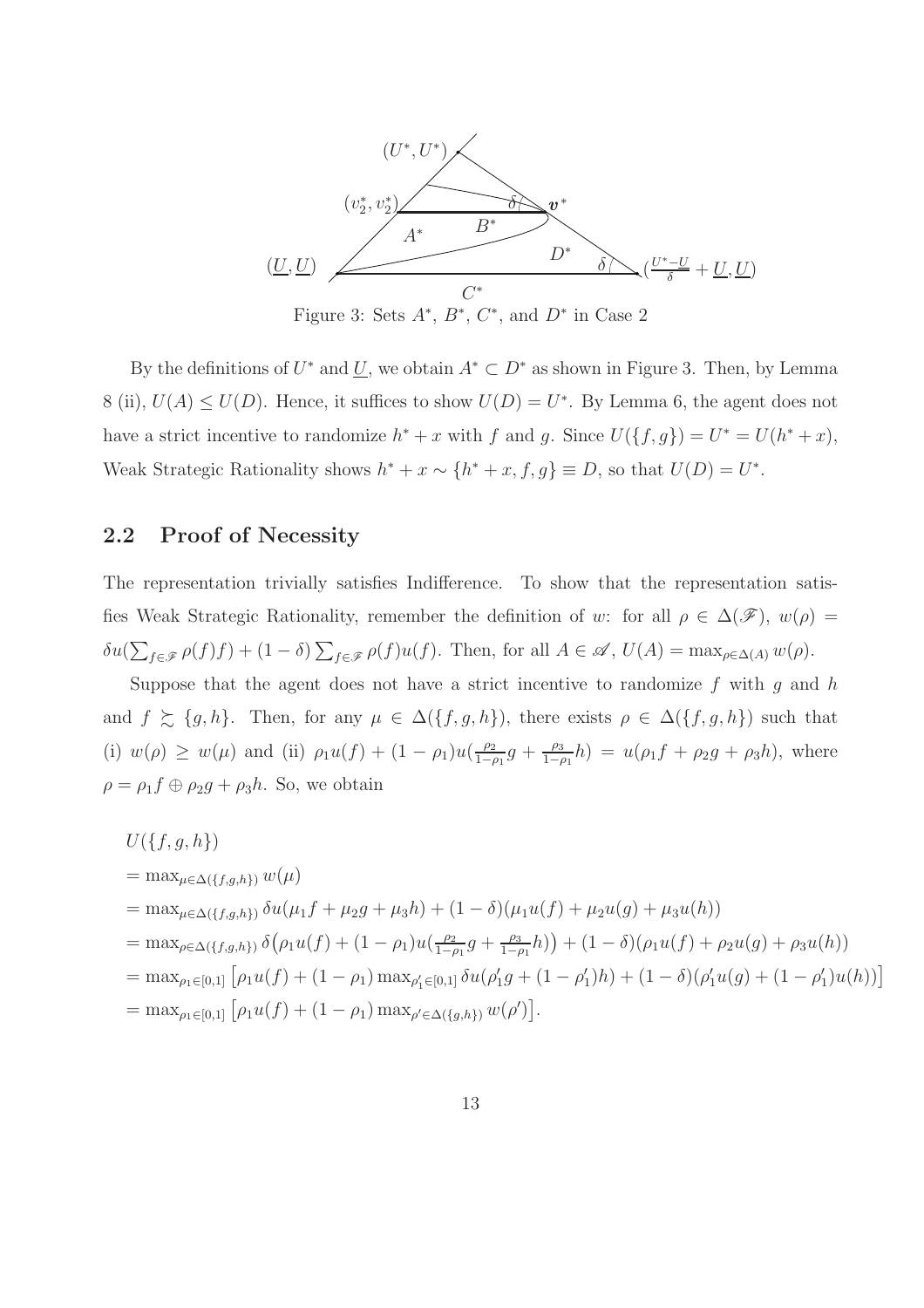Since  $f \succsim \{g, h\}$ , then  $u(f) \ge \max_{\rho' \in \Delta(\{g, h\})} w(\rho')$ . It follows that  $U(\{f, g, h\}) = u(f)$ .

The uniqueness of  $\delta$  can be proved exactly in the same way as in the proof of Remark 1 of the main paper.

## 3 Proofs of Lemmas 1 and 2 in Proof of Theorem 1

We provide the proofs of Lemmas 1 and 2.

**Lemma 1:** There exists a nonempty, compact, and convex subset C of  $\Delta(S)$  such that  $\succeq$  on  $\mathscr{F}$  is represented by  $u(f) = \min_{p \in C} \sum_{s \in S} p(s) f(s)$ .

Proof of Lemma 1: Note that Certainty Set Independence implies Gilboa and Schmeidler's (1989) axiom:  $f \gtrsim g \Leftrightarrow \alpha f + (1 - \alpha)x \gtrsim \alpha g + (1 - \alpha)x$  for all  $f, g \in \mathscr{F}, x \in \mathscr{U}$ , and  $\alpha \in (0,1)$ . By identifying  $\{f\}$  as f for all  $f \in \mathscr{F}$ , we can confirm that  $\succsim$  satisfies all the conditions of Gilboa and Schmeidler's (1989) theorem. Hence, there exist a mixture linear function  $\phi : \mathscr{U} \to \mathbb{R}$  and a nonempty, compact, and convex subset C of  $\Delta(S)$  such that  $\min_{p \in C} \sum_{s \in S} p(s) \phi(f(s)) \geq \min_{p \in C} \sum_{s \in S} p(s) \phi(g(s))$  if and only if  $f \succsim g$ . Define  $\overline{u} = \max \mathscr{U}$ and  $u = \min \mathscr{U}$ . Normalize  $\phi$  by  $\phi(\overline{u}) = \overline{u}$  and  $\phi(\underline{u}) = \underline{u}$ . Choose any  $u \in \mathscr{U}$ . Then,  $u = \frac{u-u}{\overline{u}-u}$  $\frac{u-\underline{u}}{\overline{u}-\underline{u}}\overline{u} + \left(1-\frac{u-\underline{u}}{\overline{u}-\underline{u}}\right)$  $\frac{u-\underline{u}}{\overline{u}-\underline{u}}\underline{u}$ . Since  $\phi$  is mixture linear, we obtain  $\phi(u) = \phi\left(\frac{u-\underline{u}}{\overline{u}-\underline{u}}\right)$  $\frac{u-\underline{u}}{\overline{u}-\underline{u}}\overline{u} + \left(1-\frac{u-\underline{u}}{\overline{u}-\underline{u}}\right)$  $\frac{u-\underline{u}}{\overline{u}-\underline{u}}\big)\underline{u}\big)=$  $u-\underline{u}$  $\frac{u-\underline{u}}{\overline{u}-\underline{u}}\overline{u} + \left(1-\frac{u-\underline{u}}{\overline{u}-\underline{u}}\right)$  $\frac{u-\underline{u}}{\overline{u}-\underline{u}}\big)\underline{u}=u.$ 

**Lemma 2:** There exists a function  $U : \mathcal{A} \to \mathcal{U}$  such that (i)  $U(A) \geq U(B) \Leftrightarrow A \succsim B$  and (ii)  $U(f) = \min_{p \in C} \sum_{s \in S} p(s) f(s)$  for all  $f \in \mathcal{F}$ .

**Proof of Lemma** 2: For all  $f \in \mathcal{F}$ , define  $U(\{f\}) = u(f)$ . Since C is compact, Berge's Maximum theorem shows that u is continuous. Fix  $A \in \mathscr{A}$ . Let  $\overline{f} \in \arg \max_{f \in \text{co}(A)} u(f)$  and  $f \in \arg \max_{f \in A} u(f)$ . Since A is compact, Weierstrass's theorem shows that  $\overline{f}$  and  $\underline{f}$  exist. By Dominance,  $\overline{f} \succsim A \succsim f$ . If  $\overline{f} \sim A$  or  $A \sim f$ , define  $U(A) = u(\overline{f})$  or  $U(A) = u(\overline{f})$ , respectively. If  $\overline{f} \succ A \succ \underline{f}$ , then by Continuity, there exists  $\alpha \in [0,1]$  such that  $A \sim \alpha \overline{f} + (1-\alpha)\underline{f}$ . By Monotonicity, such  $\alpha$  is unique. Define  $U(A) = u(\alpha \overline{f} + (1-\alpha)\underline{f})$ . By the definition, U satisfies